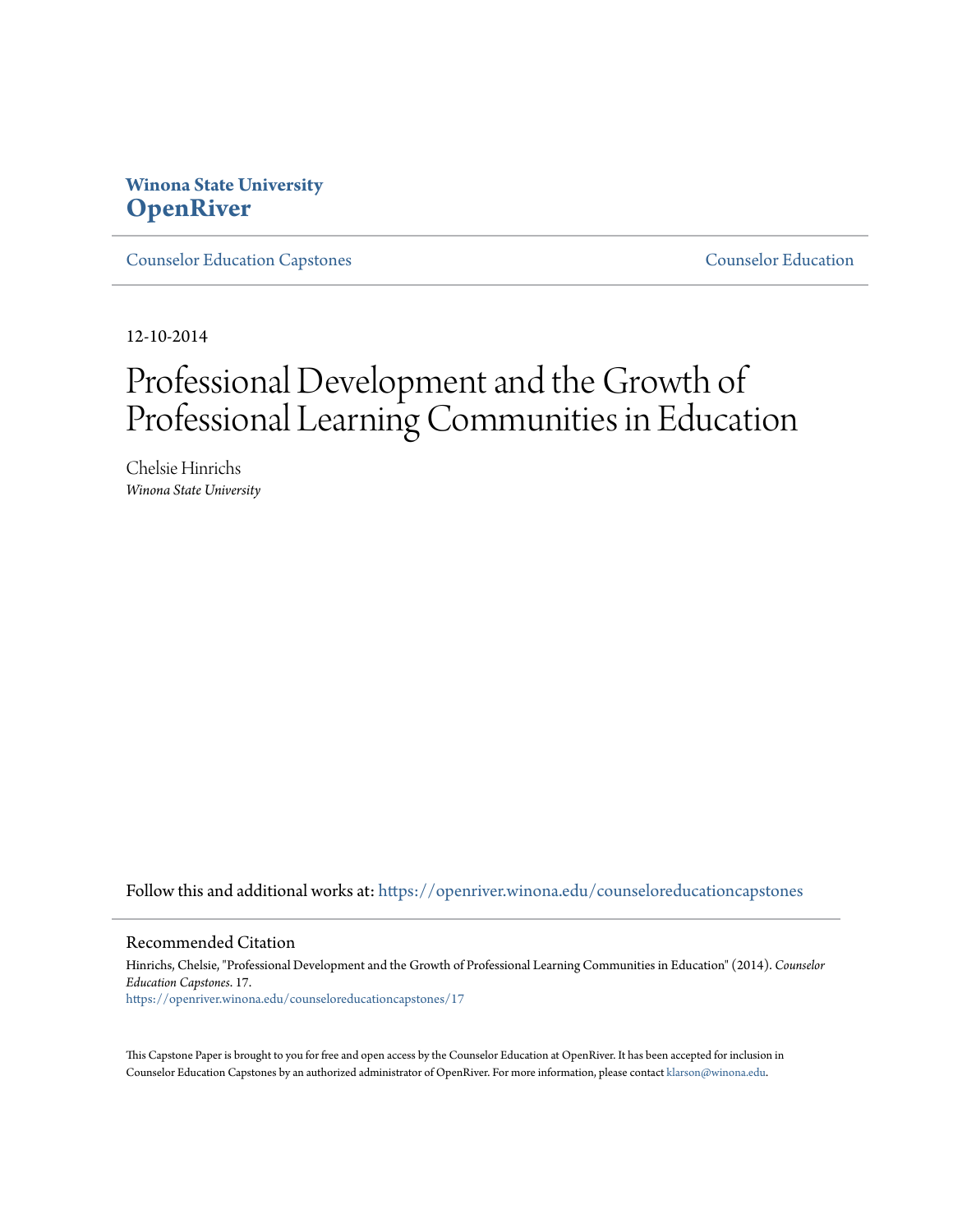## Running Head: PROFESSIONAL LEARNING COMMUNITES

## PROFESSIONAL DEVELOPMENT AND THE GROWTH OF PROFESSIONAL LEARNING COMMUNITIES IN EDUCATION

Chelsie Hinrichs

A Capstone Project submitted in partial fulfillment of the

Requirements for the Master of Science Degree in

Counselor Education at

Winona State University

Academic Semester, Fall 2014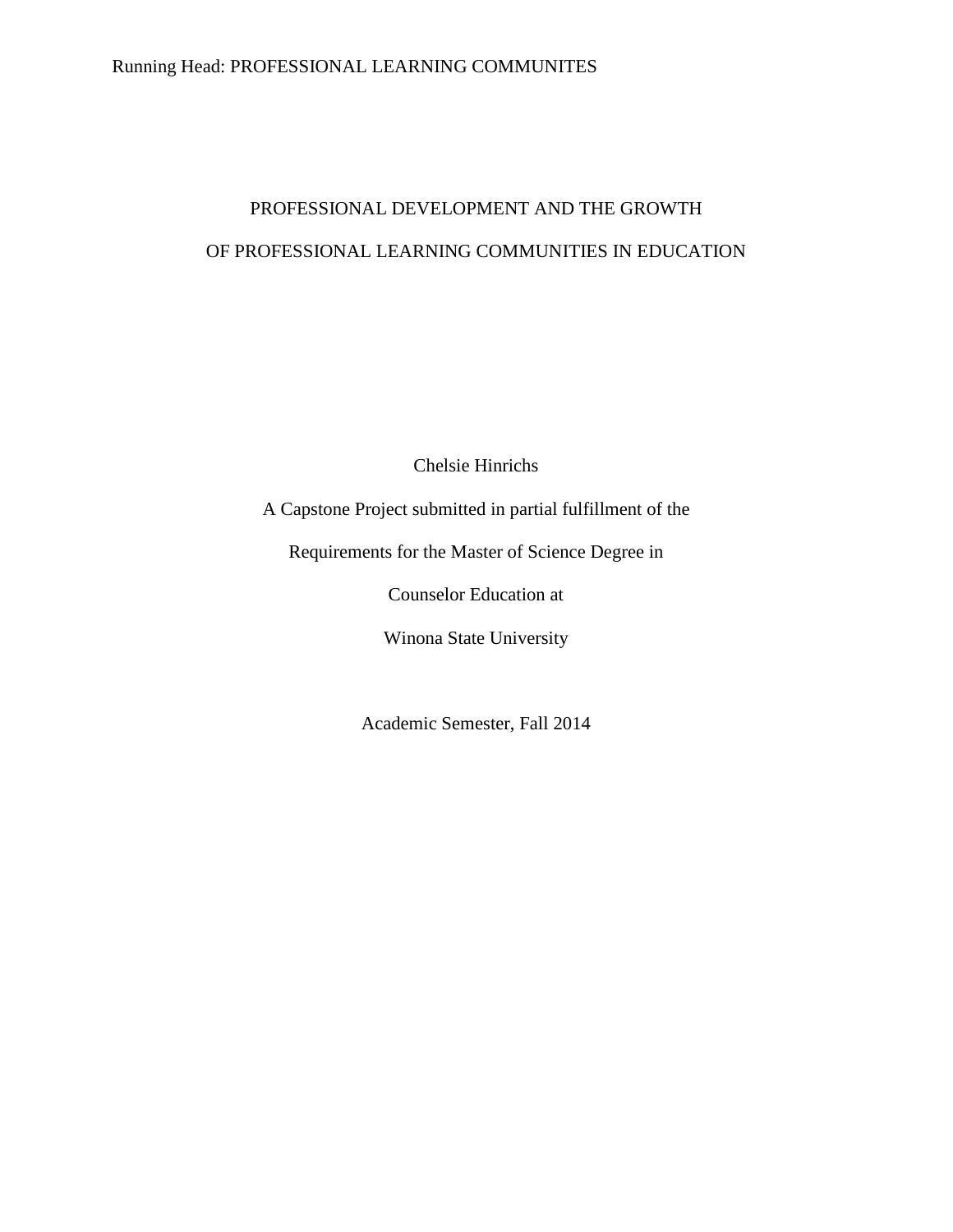Winona State University

College of Education

Counselor Education Department

CERTIFICATE OF APPROVAL

### CAPSTONE PROJECT

\_\_\_\_\_\_\_\_\_\_\_\_\_\_\_\_\_\_\_

\_\_\_\_\_\_\_\_\_\_\_\_\_\_\_\_\_\_\_\_\_\_\_\_\_\_

Professional Development and the Growth of Professional Learning Communities in Education

This is to certify that the Capstone Project of

Chelsie Hinrichs

Has been approved by the faculty advisor and the CE 695 – Capstone Project

Course Instructor in partial fulfillment of the requirements for the

Master of Science Degree in

Counselor Education

Capstone Project Supervisor: Dr. Dawnette Cigrand

Approval Date: December  $10^{th}$ , 2014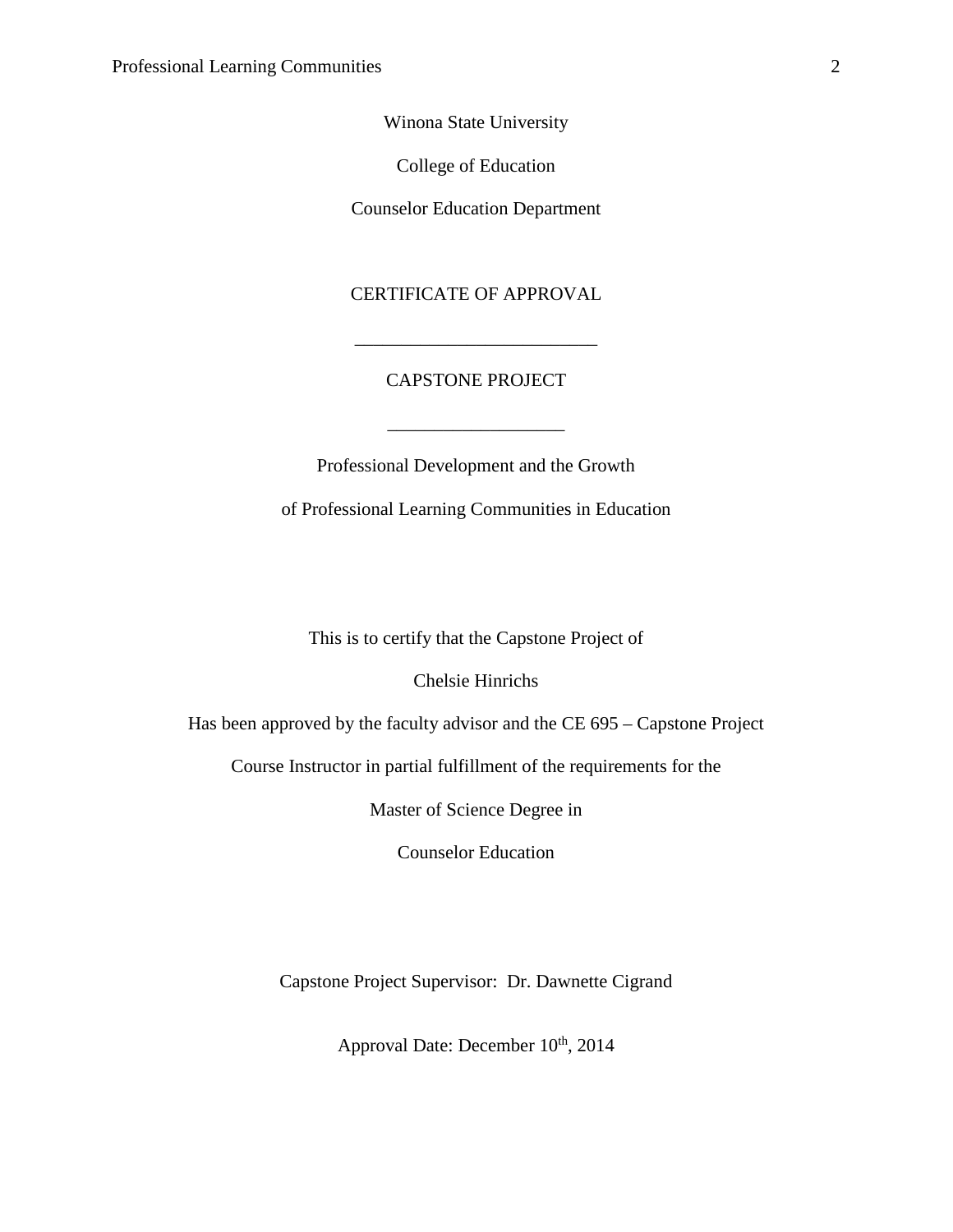#### **Abstract**

Professional development will most certainly always be a part of education. Even though professional development standards and practices may change over the course of time, its importance and implications for students will not. It is part of the educator's job to continually their teaching techniques and practices. One must stay up-to-date on the most current methods in education in order to assure student success. With that being said, professional development has evolved into more than just attending workshops and meetings. It has evolved into professional learning communities (PLC's), which enable educator's to reach out to their students in new way, and help them reach their academic goals. From improving ACT scores to closing the gap to student success, it is clear to see the positive impacts that PLC's have brought to education (DuFour, 2014). PLC's are expanding within districts throughout the United States, , and the impact they will have on education will be measurable in years to come

*Key Words:* professional development, professional learning communities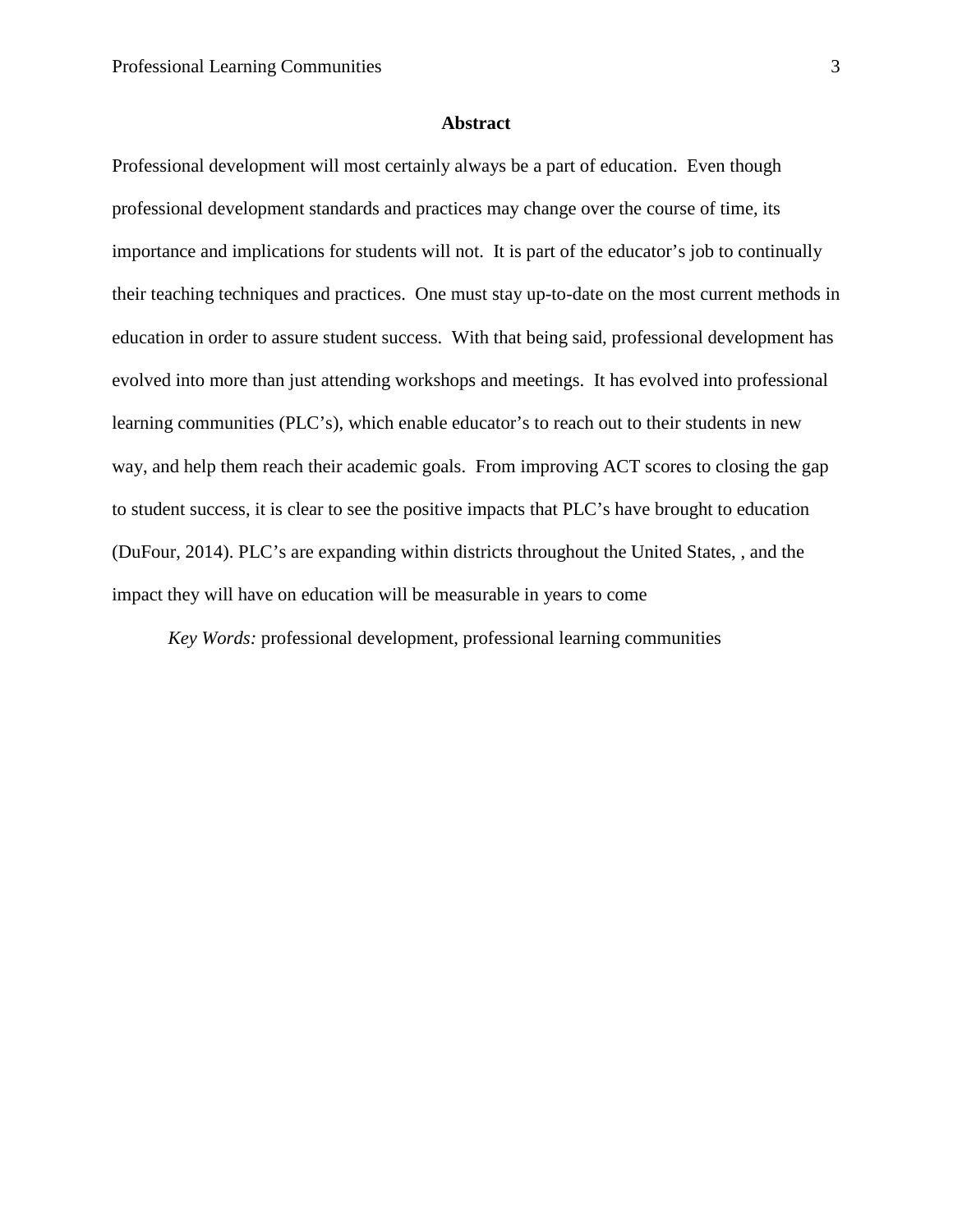## Contents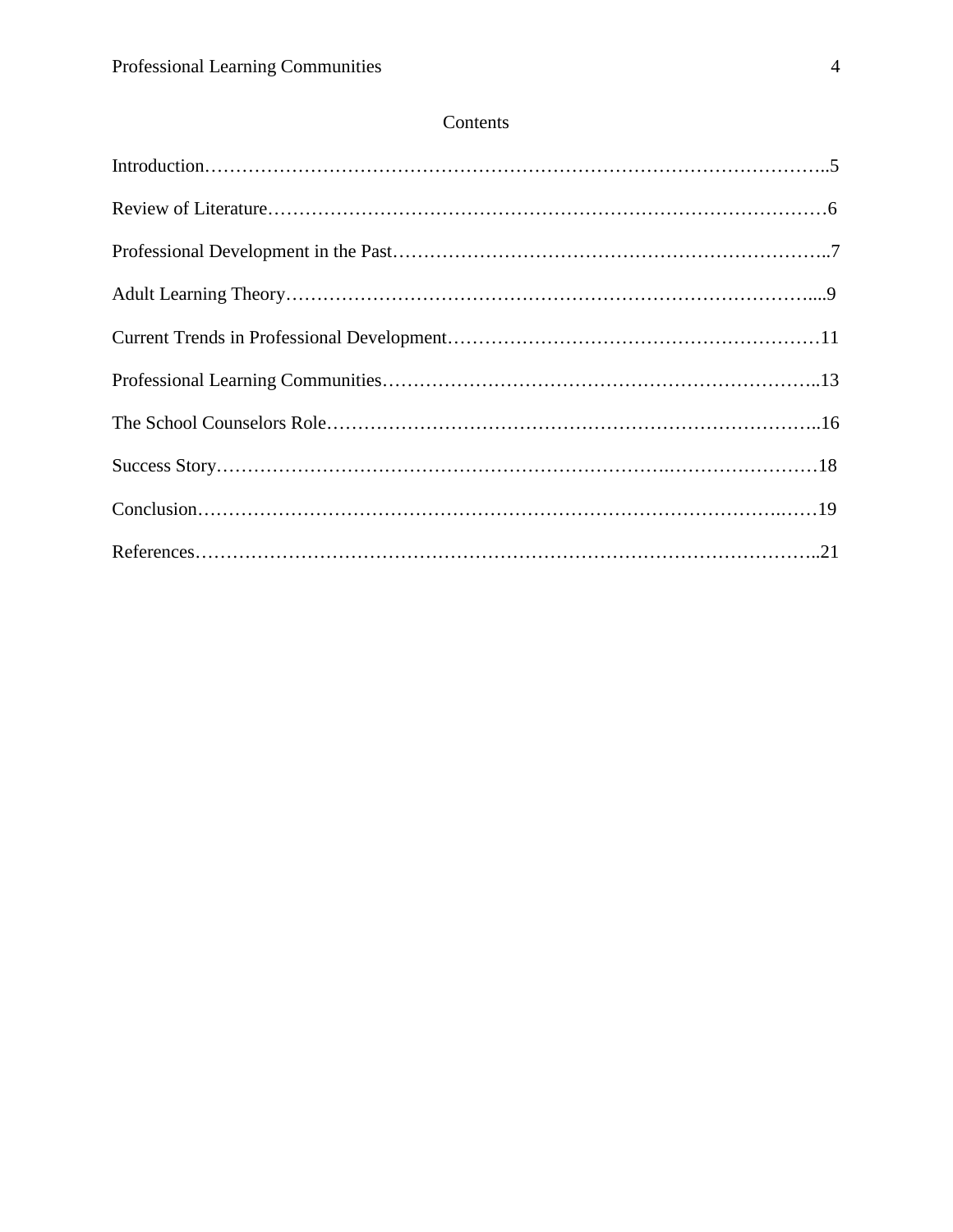#### **Professional Development And The Growth**

#### **Of Professional Learning Communities In Education**

Professional development has become a crucial part of the education system. It provides support for our educators, and helps ensure achievement for our students. The effectiveness of professional development has become one of the most common concerns in educational studies over the past decades (Kapustka & Damore, n.d.). It is well known that to successfully implement new curricula, teachers need professional learning opportunities and ongoing support to make the needed changes to their pedagogical practices (Francis-Poscente & Jacobsen 2013). As a result, ongoing research conducted in many countries has shown that professional development activities within and beyond the school day, positively affect teachers and their students (Bayer, 2014). By making professional development available for our teachers, we are giving them the tools to expand their teaching methods and the education to provide a more suitable and effective learning environment for our students. Professional development has expanded its offerings over the past decade to give educators the chance to become more specific with being able to have their professional development focused within their learning areas of education. To be able to accommodate each staff member's different needs, Professional Learning Communities were developed (Bayer, 2014). Professional Learning Communities (PLC's) are able to give all staff members the opportunity to better themselves in their specific instructional areas, and work together to better students academic needs.

PLC's have grown to become a significant professional development activity in education for student success (Smith, 2012). Professional learning communities have evolved as a method for the professional development of teachers specifically, so educators could have the capacity to promote and sustain the learning of all professionals in the school community, with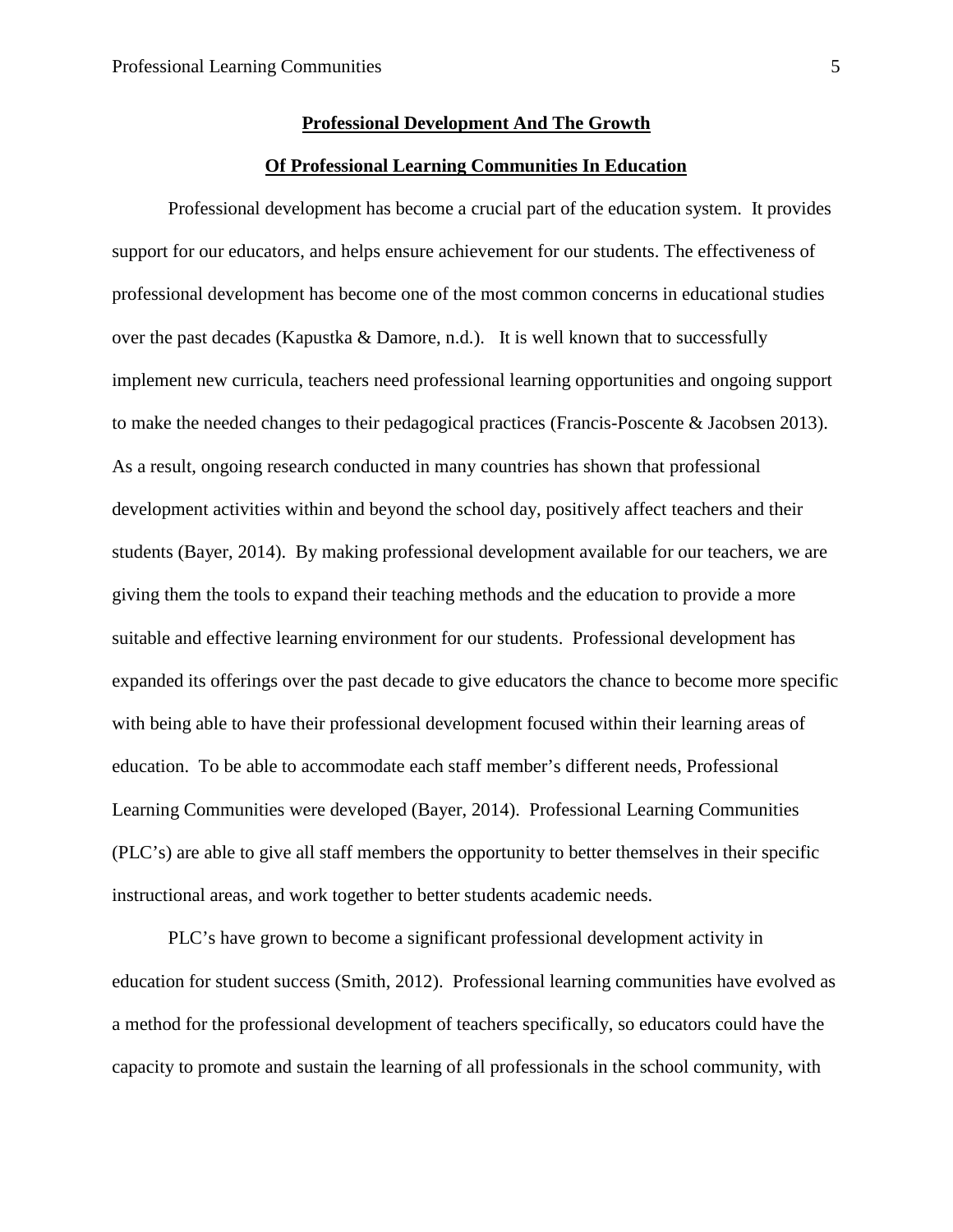the collective purpose of enhancing pupil learning (Bolam, n.d.). As a result, professional learning communities (PLC's) have been able to transform districts, as indicated by students' higher test scores (Siguroadottier, 2010), and close the achievement gap for ethically diverse students (Williams, 2013). Lastly, PLC's have grown to be seen as an effective method of education for all students (Sink, 2008), and are able to give their educators a chance to collaborate with one another to find interventions geared towards student success

This paper will be covering past practices in professional development as well as adult learning theory and how it relates to current trends in professional development, specifically the development of PLC's. In addition school districts that have recently implemented PLC programming will be discussed. Therefore, it is the intention of this author to analyze the current practices in developing professional learning communities and its impact on staff development and student achievement, which may be helpful in paving the way for success in our education system.

#### **Review of Literature**

As previously stated, professional development has always been a crucial part of education. So much so that the National Education Association believes that professional development should be a requirement for educational professionals over their career (2014). Thus, as an educator one must commit one's career to constantly improving methods of instruction for self-improvement and student achievement. Professional development has been proven to be an effective way of reaching out to teachers to share the most current practices for instruction so that instructional practices continue to improve (Barlow, Frick, Barker, & Phelps, 2014). According to Shaha and Ellsworth (n.d.), studies have shown that professional development can lead to improved student performance. Therefore, when teachers and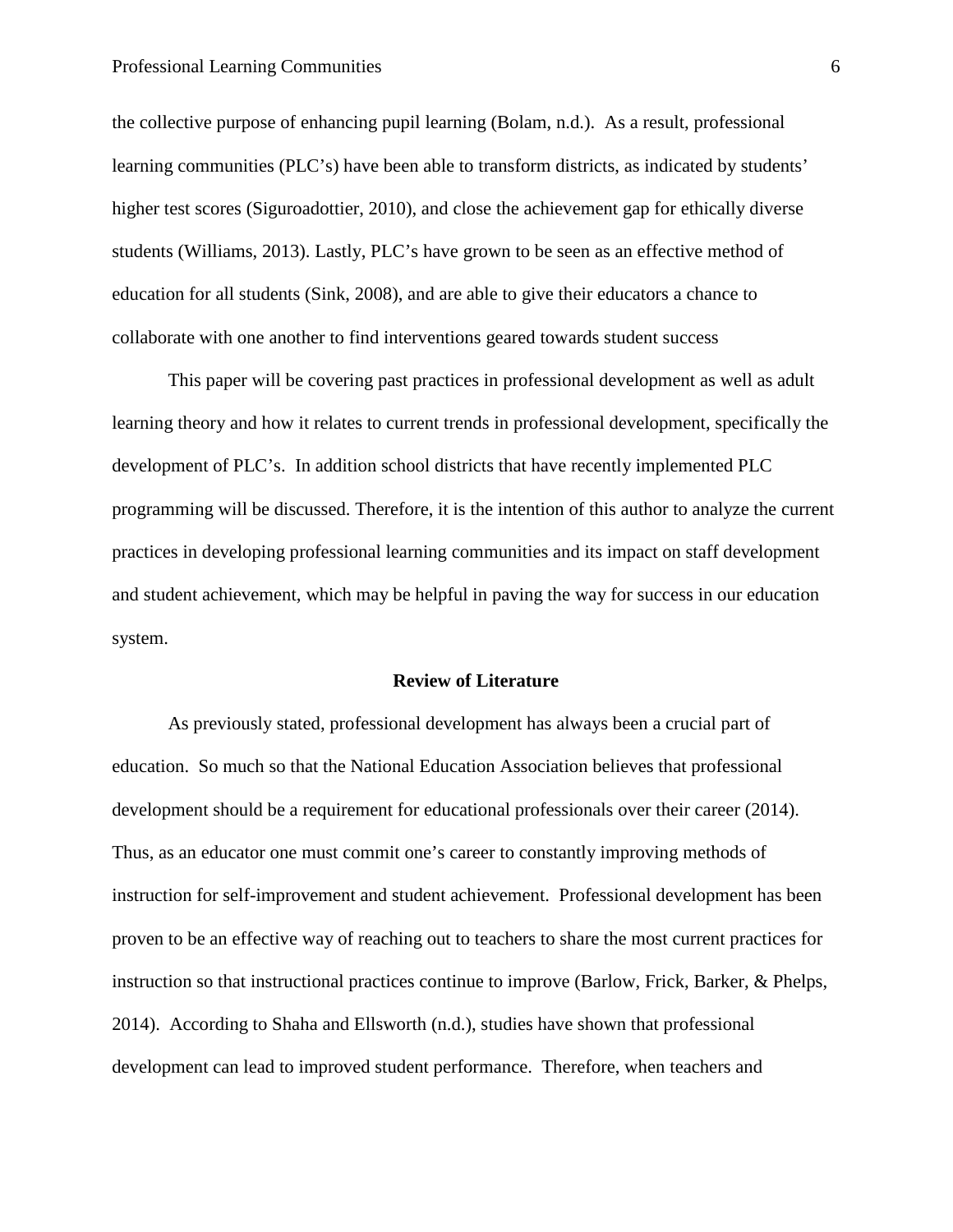administration stay up-to-date on the most current practices in education, one's standard teaching method can be constantly enhanced. Similarly, by educating teachers to promote positive changes in beliefs and self-efficacy through professional development, one's methods of improvement can led to positive benefits for student achievement throughout the course of their career.

#### **Professional Development in the Past**

According to DuFour (2014), the traditional approach to professional development was episodic; it was often a series of disconnected, fragmented events. The goal was to entertain, and the only question asked to evaluate that training was, "Did you like it?" He writes that, professional development typically occurred outside school. Educators could enroll in almost any workshop, course, or random graduate program, and they were often financially rewarded just for accruing semester hours, regardless of whether the subject matter was connected to their current assignment or to the goals of their school. Therefore, the majority of the professional development that educators used to take part in was ineffective and many were only taking part because they were contracted to do so (Bayer, 2014). With that being said, one can see how ineffective this type of professional development would be. There was no connection between what was being presented and how educators could enhance students learning. It was merely a practice of showing up because one was required to.

This type of professional development is commonly referred to as "traditional development" (Bayer, 2014). In many places traditional development seems to be a practice of the past. Researchers have criticized traditional professional development activities, because, while shorter in the time commitment they require of participants, they tend to be less effective in reaching their desired goal (Francis-Poscente & Jacobsen, 2013). Therefore, the activities of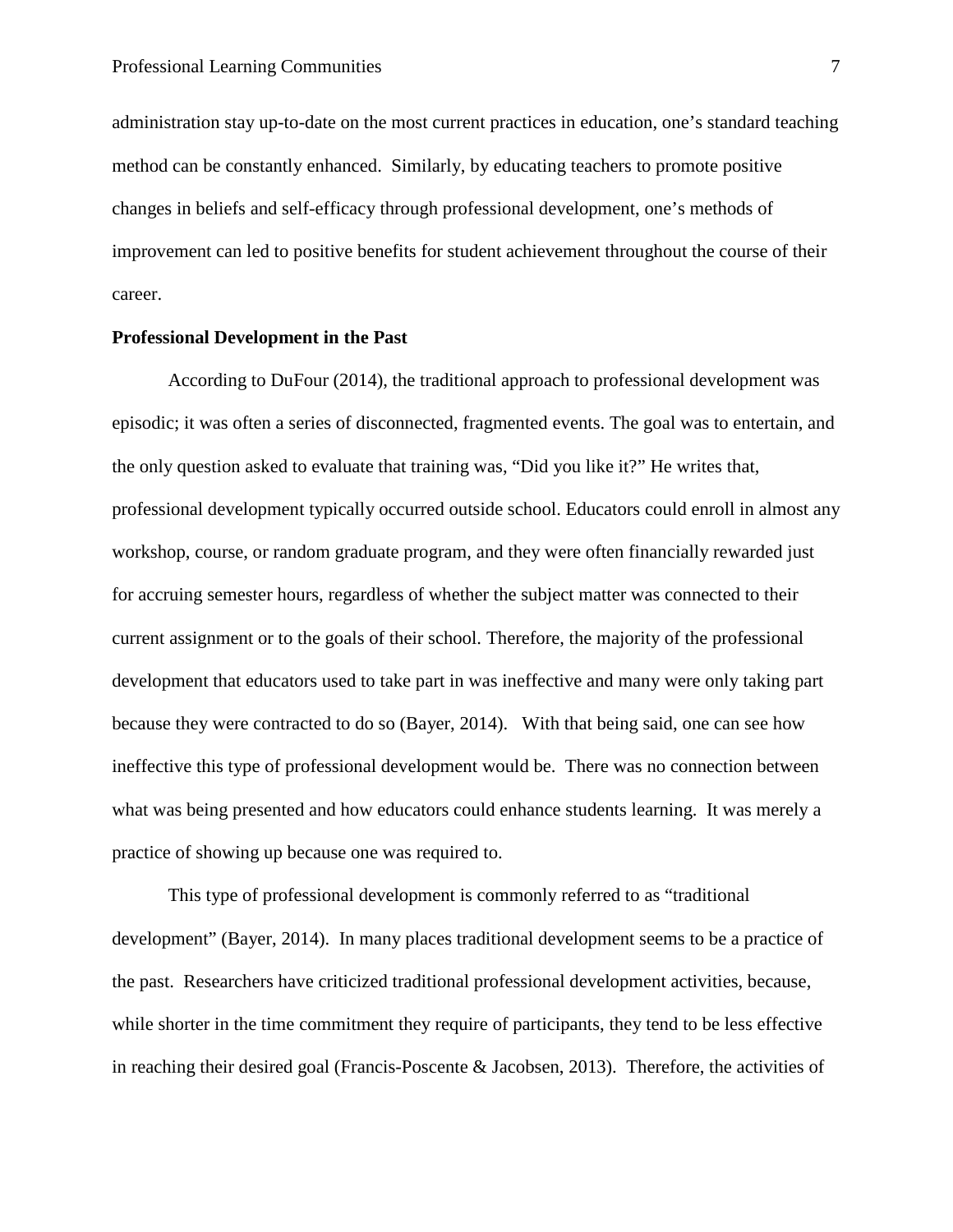#### Professional Learning Communities 8

traditional development fail to demonstrate an observable effect on education. One can see that traditional professional development does not transform teaching. With this type of traditional development, teachers often have little or no choice in the type and timing of their professional development. Most professional development is pre-determined, "sit and listen, maybe try it on Monday" with a one size fits all approach (Francis-Poscente & Jacobsen, 2013). Therefore, without any sense of personal benefit for educators many of them find this traditional type of professional development to be insignificant. With the ineffective process, traditional professional development programs lack efficiency regarding specific teaching and learning issues in education (Bayer 2014). Consequently, one can see why there was a need for a change to this required practice.

With reevaluating past practices of professional development, one can see the ways that they were ineffective and unproductive. According to Bayer (2014), many resources have been wasted because very few took time to understand what techniques help adults acquire the knowledge and skills that help students achieve. If one understands the way of the adult learner, one can reform the way of professional development, and evolve it into a meaningful practice to help educators succeed with their students. Thus, professional development is colossally and constantly evolving into a meaningful practice for educators. According to Stewart (2014), teacher learning has gone through a "reform" movement over the past decade as prevailing beliefs that link high-quality professional development to higher-quality teaching, and highquality teaching to student achievement.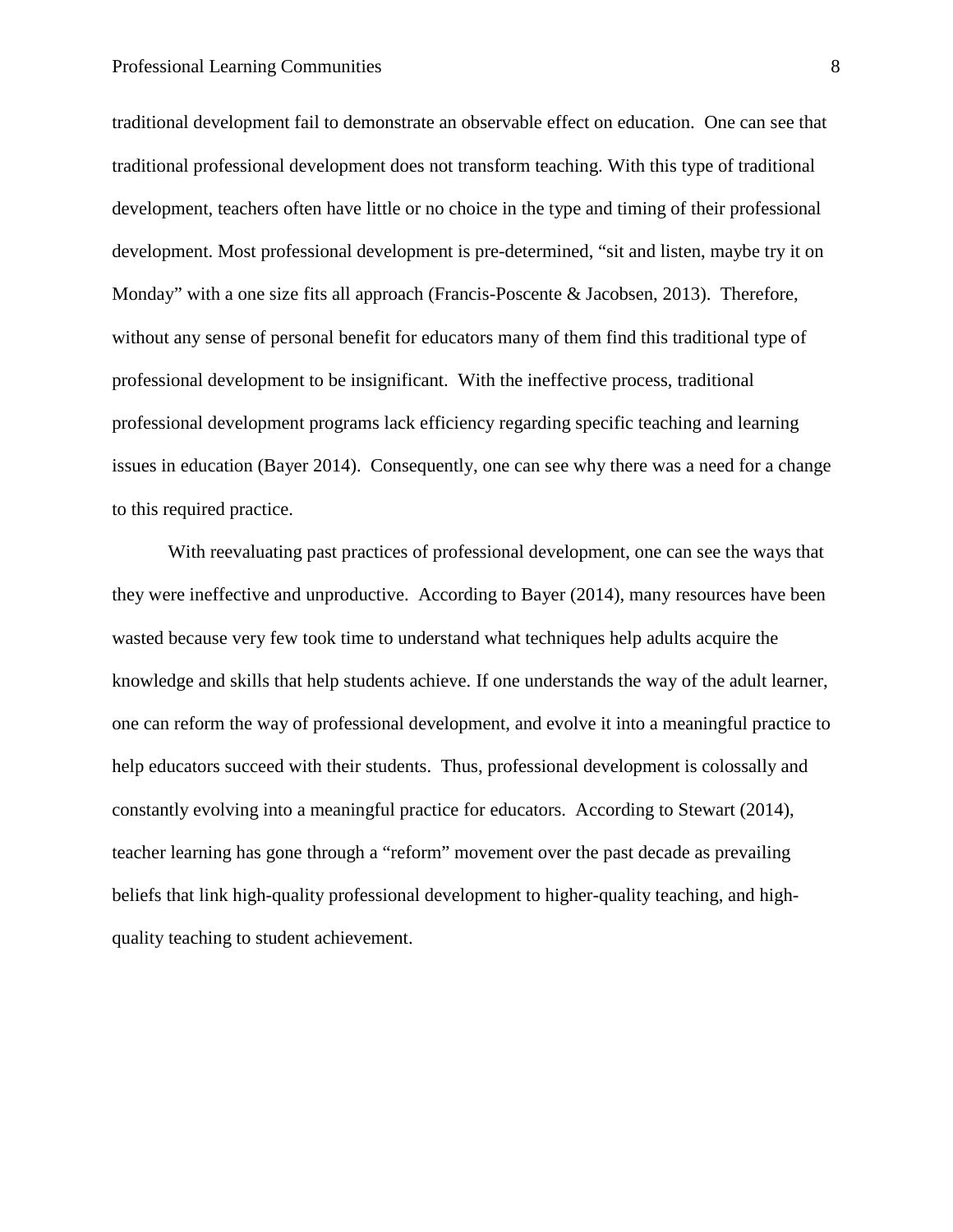#### **Adult Learning Theory**

Malcolm Knowles' theory of adult learning (andragogy) is best known in the world of adult education as a conceptualization of how and why adults learn (Harper & Ross, 2011). Knowles assumptions about adult learners are based on their foci of self-directed learning and life experiences that serve as a source of information. Also, adult's focus is on problem-centered learning, and an internal motivation to learn (Linder, Post & Calabrese, 2012). By having that self-directed and internal motivation, adult learners are truly able to engage in and understand what it is that they are learning and how they are affected by it. According to McGrath (2009), if adults are aware why they are learning new skills, there will be a 'readiness' to learn and they will be more willing to participate in discussions in the classroom or learning context. Therefore, to keep adults engaged in what is being presented to them, one must be clear and open with their teaching intentions, and create a learning environment where the adult learner understands the importance of the lesson in means to their benefit.

In Knowles' theory, there are five areas in which the adult learning theory is based upon: 1) adults need to know the reason why they are learning certain material, 2) the learner must have concept of him/herself, 3) adult learning is based on the experience of the learner and the role it plays in the classroom, 4) motivation, and 5) for the adult learning theory to work effectively in the classroom, the lecturer must promote a climate which provides a safe environment for the student (McGrath, 2009, p. 103-104).

Therefore, when operating under these five areas of Knowles' theory, one should be able to make a meaningful and educational impact. By following these five areas of Knowles' theory one could take the process of adult learning to a new level. Whether it be presenting to adults at a workshop, or teaching a college course, by following these five aspects there could be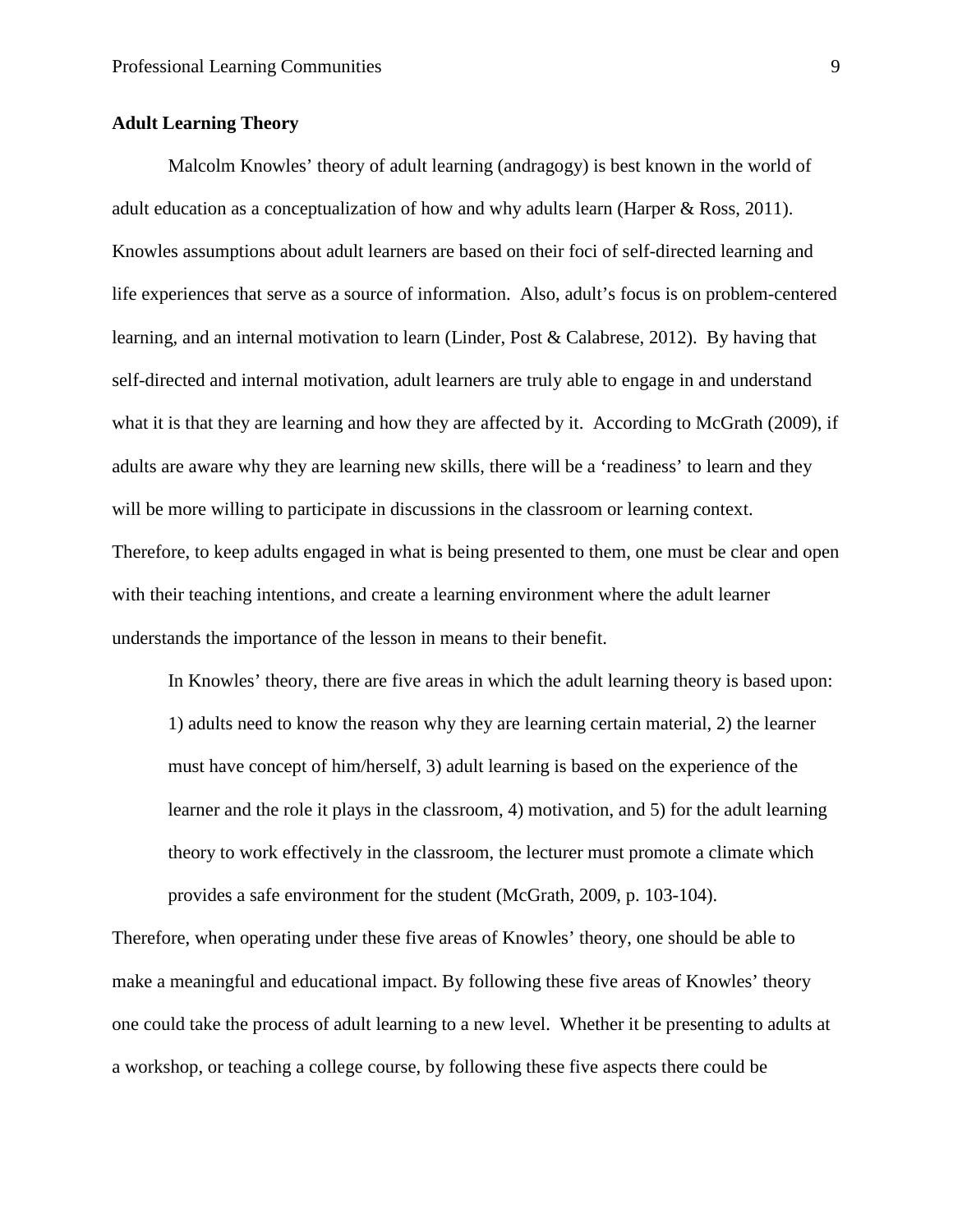abundant success in connecting with adult audience.

Additionally, when working with adult learner, one of the key aspects is to create goals in which they can see themselves achieving. According to Harper and Ross (2011), adult learners do better when they are actively engaged in their own learning and understand the end to which their learning is leading. Therefore, by implementing these types of traits with adult learners, there could be high engagement and satisfaction since they understand the basis of what they are learning, and what they have to do to achieve success in the end.

Knowles' adult learning theory seems to be aligned with the concept of PLC's (Linder, Post & Calabrese, 2012), as both recognizes the need for professionals to self identify the areas for which they need professional development to improve student outcomes. Furthermore, when implementing this theory within the study of PLC's and their level of effectiveness, one can take into consideration the positive outcomes these groups may achieve due to the fact that members of the PLC can relate to one another in an educational way, and that problem-centered learning is a key part in PLC success.

Lastly, the adult learner tends to be more motivated to learning that helps them solve problems in their lives (McGrath, 2014). With that being said, PLC's are very solution-focused groups, and by taking the focus of the group and aligning it with the adult learning theory, the different opportunities for groups to thrive could be endless. By implementing these key elements within a PLC, there could be more engagement from participants since they understand the basis of this professional development, and what their desired outcome may be. By integrating the assumptions and suggestions from the adult learning theory into the present structure of PLC's, one can lead the group towards a more advantageous, diverse and educational experience.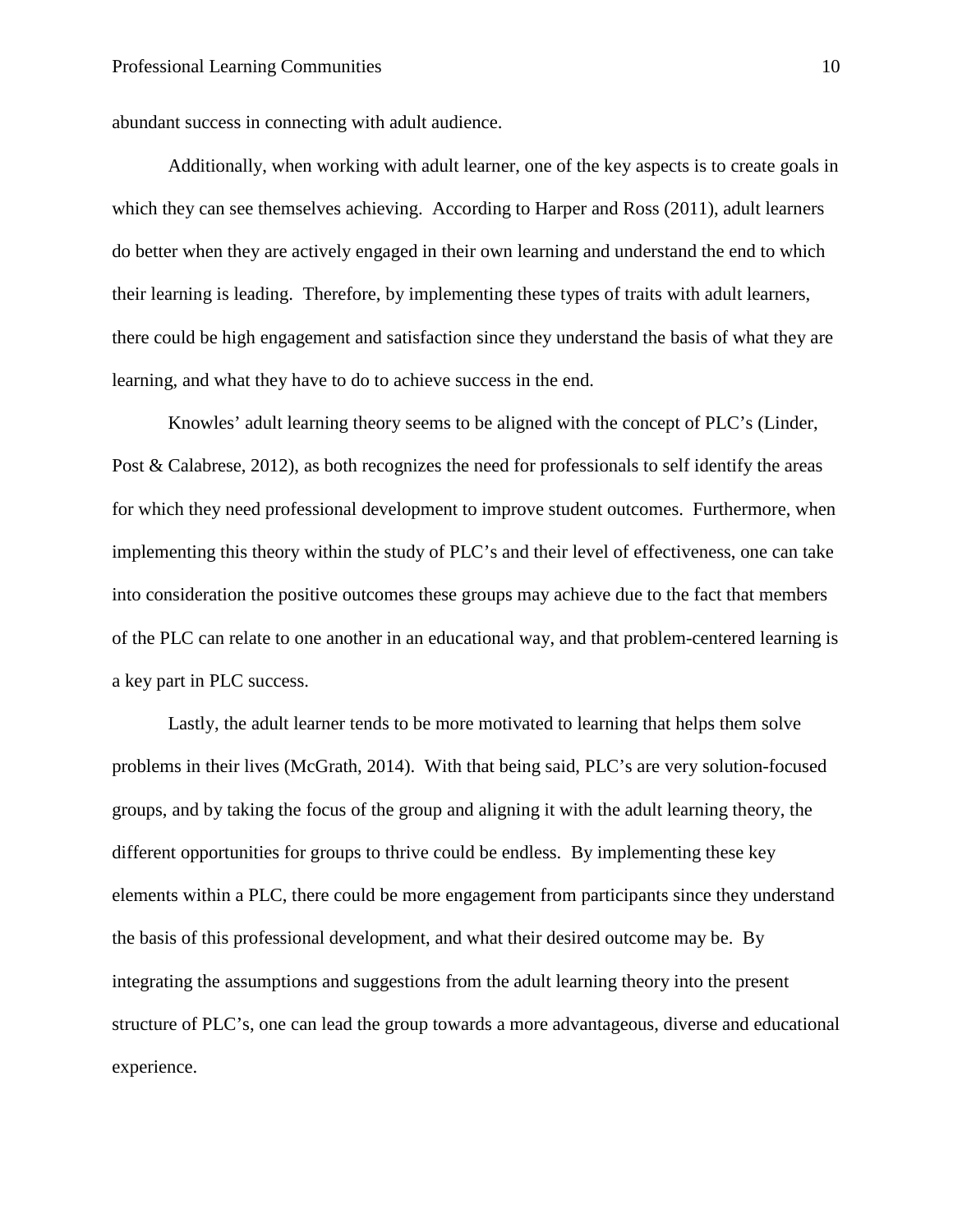#### **Current Trends in Professional Development**

Professional development has become a crucial part to the education system. It provides support for our educators, and helps provides achievement for our students. A teacher continuing their professional development has become one of the most common considerations in educational studies in the past decades.

As a result, ongoing research conducted in many countries (Bayer, 2014), has shown that professional development activities within and beyond the school day positively affect teachers and their students (Bayer, 2014). By having professional development available for our teachers, we are giving them the tools to expand their teaching methods, and the education to provide a more suitable and effective learning environment for our students. Professional development has expanded its offerings over the past decade to give educators the chance to focus their learning on the content within their respective curricular areas of education.

With the importance of professional development and its strive to be effective, one may ask what does the program need to include to produce the results that educators want to see. According to Barlow, Frick, Barker and Phelps (2014), there are five key components of professional development that can positively impact teacher beliefs and practices leading to improvements in student achievement: 1) content focus, 2) active learning, 3) collective participation 4) duration and 5) coherence. By staying true to these five practices in professional development, one can find an overall basis of a positive professional development experience. Even with a good experience though, one does not always receive the individualized support one may need for true professional development. Therefore, to be more effective, professional development needs to be embedded in the classroom, responsive to the teachers' needs and have the experience tailored, and personalized (Francis-Poscente & Jacobsen 2013).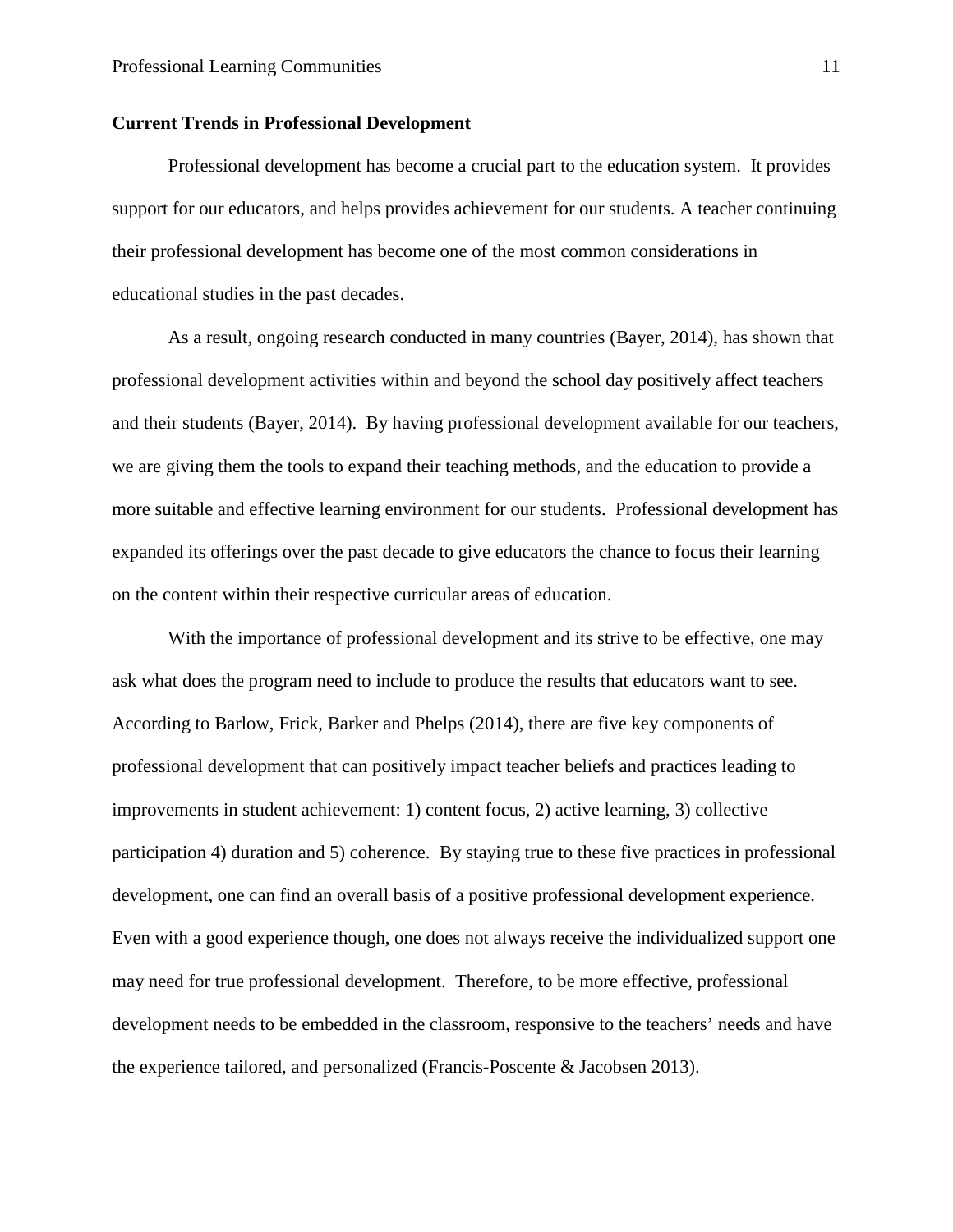Considering the new trend toward professional learning communities, one may wonder from where the need for a change to traditional professional development has stemmed. With PLC's, no longer are staff members being forced to take part in professional development that does not apply to them. They are now getting the opportunity to make their professional development more specific towards their instructional needs.

In contrast to the previous type of traditional development that was covered, the current style is now commonly known as "nontraditional development" (Bayer, 2014). The nontraditional environment is becoming a current trend in education. Nontraditional professional development activities include tasks such as mentoring, peer observation and group work. These activities tend to utilize greater time on task; and as a result, are more effective than their traditional professional development counterpart (Bayer, 2014). Therefore, more districts are turning to this trend of nontraditional development, and making their professional development become more interactive and effective. Shah and Ellsworth (n.d.) have also shown that the more actively educators participate in professional development beyond the traditional passive learning such as, sitting in a workshop or passively watching a video alone, the greater effect the information has on the participants. Thus, by making this change to nontraditional development, educators are able to become more involved in the development of their instructional practices.

The nontraditional professional development trend is something that may see consistent growth in the future. Through nontraditional development, educators can expand teaching techniques and ideas by becoming more engaged in student achievement. According to Stewart (2014), appropriate conditions and characteristics of professional development augment the potential for depth of understanding that leads to change in teaching practice. This is a shift from passive and intermittent professional development to that which is active, consistent, based in the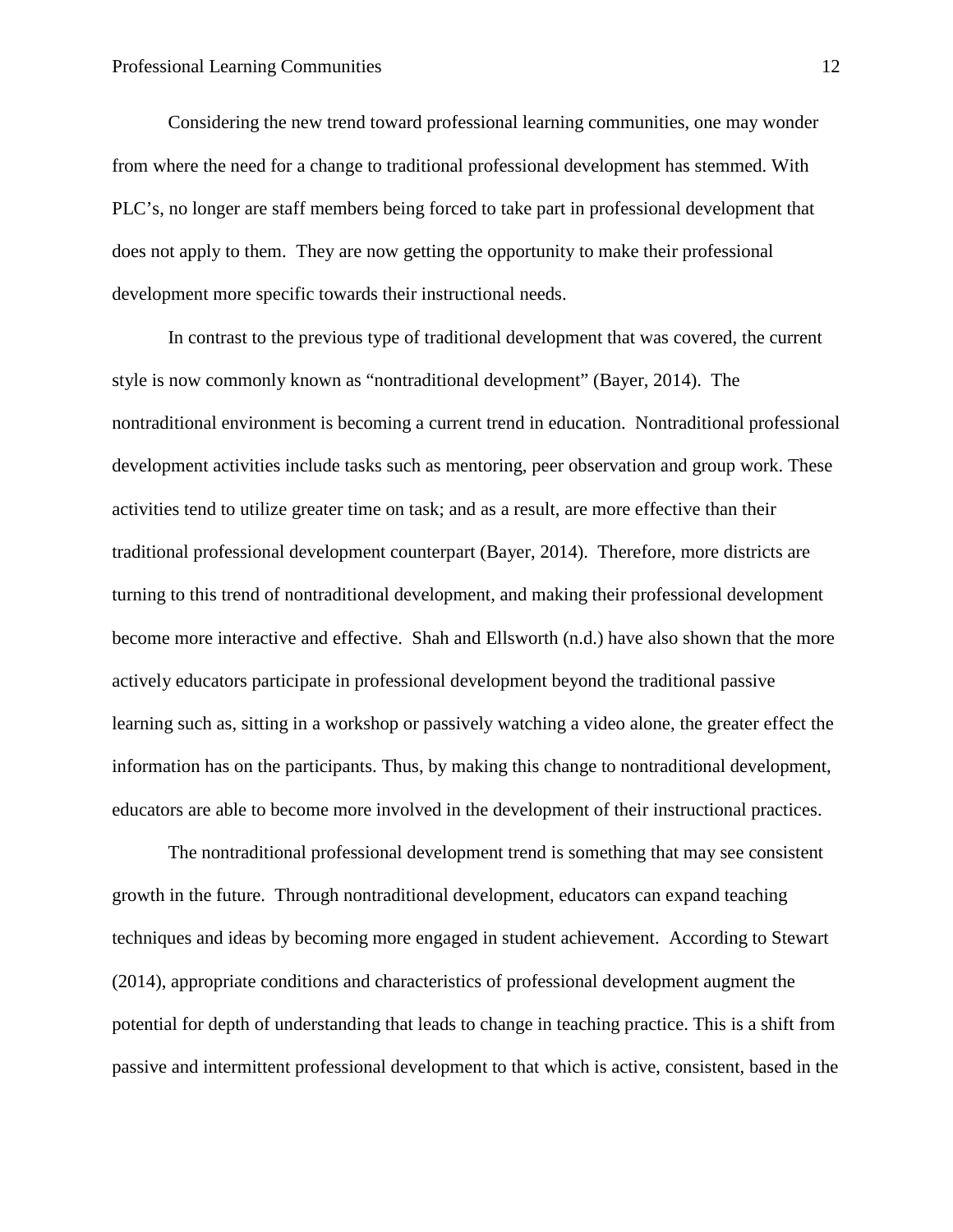teaching environment, and supported by peers in a professional learning community. Thus, professional development is evolving into a trend that is more active and supportive as is the case in professional learning communities.

#### **Professional Learning Communities**

Within the past decade, professional development has become more specific for each educational professional. It has evolved into something not only teachers can benefit from, but also school counselors, social workers, psychologists, and other educational professionals. For all of these educational professionals, PLC's have pervaded school districts in the United States, and the use of them for professional development has been on the rise throughout the United States. Since PLC's are on the rise within so many districts in the United States, it is important to question their effectiveness, and the overall outcomes of implementing this type of professional development.

According to Hoaglund, Birkenfeld and Box (2005), PLC's are defined as a group of educators who are committed to working collaboratively in an ongoing process of collective inquiry and action research to achieve better results for the students they serve. PLC's operate under the assumption that the key to improved learning for students is continuous, job-embedded learning for education. Therefore, it is very similar to standard professional development, and falls under the same guidelines, but PLC's are much more than that. The PLC structure suits the collaborative nature of action research and provides a common ground for collaborative research efforts between educators (Hughes-Hassell, Brasfield & Dupree 2012). Therefore, PLC's are an ongoing research process for educators searching for ways to improve themselves and their students.

Using research, there are many tasks PLC's can concentrate on. According to Stewart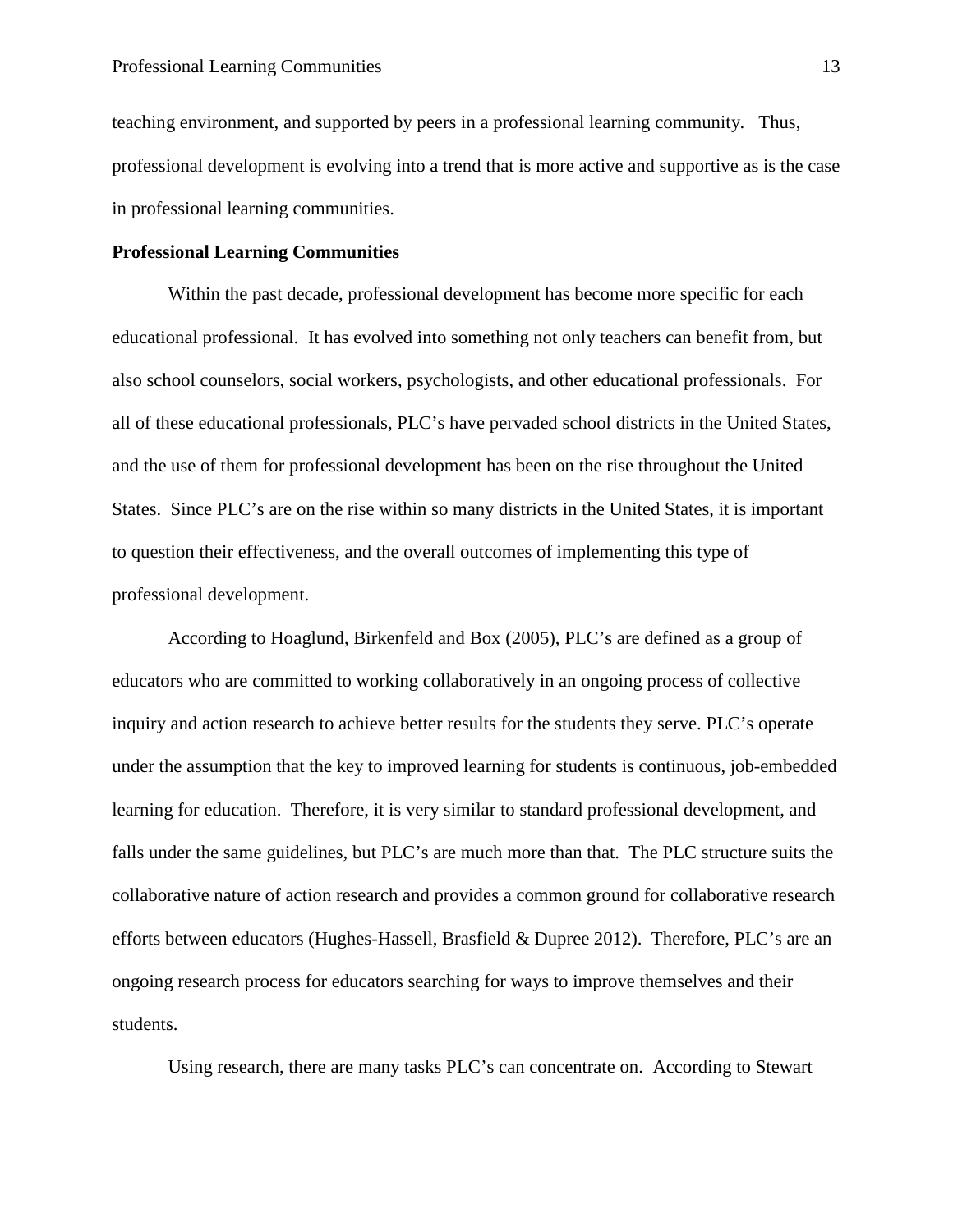(2014), activities that are recommended for professional learning groups include examining data on student progress, analyzing student work, determining effective strategies to facilitate learning, designing and critiquing powerful lessons, and developing classroom-based common assessments to measure progress. Therefore, by incorporating all of these types of activities, PLC's have been able to transform districts to achieve higher test scores, and overall teacher satisfaction (Dufour, 2014). Within incorporating the correct structure of PLC's, school leaders are able to give staff members the opportunity to collaborate in all of these activities. By having these characteristics in PLC's, it gives educators a chance to work as a group within their department: thereby ensuring continuous development throughout the school year. Also, they are able to learn as they engage in their daily work, and have the groups consist of resultsoriented activities that can be directly linked to higher levels of student learning

Once a PLC is formed and their goals have been established, the group must then collaborate and decide with which of these previously listed activities they want to begin. The collaboration should happen cyclically as teachers work together to identify needs for improvement and act upon those needs. The PLC groups must commit to working together over the course of a semester or longer with the goal of professional improvement. The length of time is important, but more important is the process. In this process, professional learning communities are more focused upon what kind of data the group can gather and what they can do with acquired data to support their students and close achievement gaps.

By keeping the groups consistent and following the expectations that are bestowed upon them, the PLC can sincerely make a difference within a district. PLC groups will become an effective source of professional development by abiding by the following outline: That is, PLC's must be ongoing, collective, job-embedded and results oriented (DuFour, 2014). Thus PLC's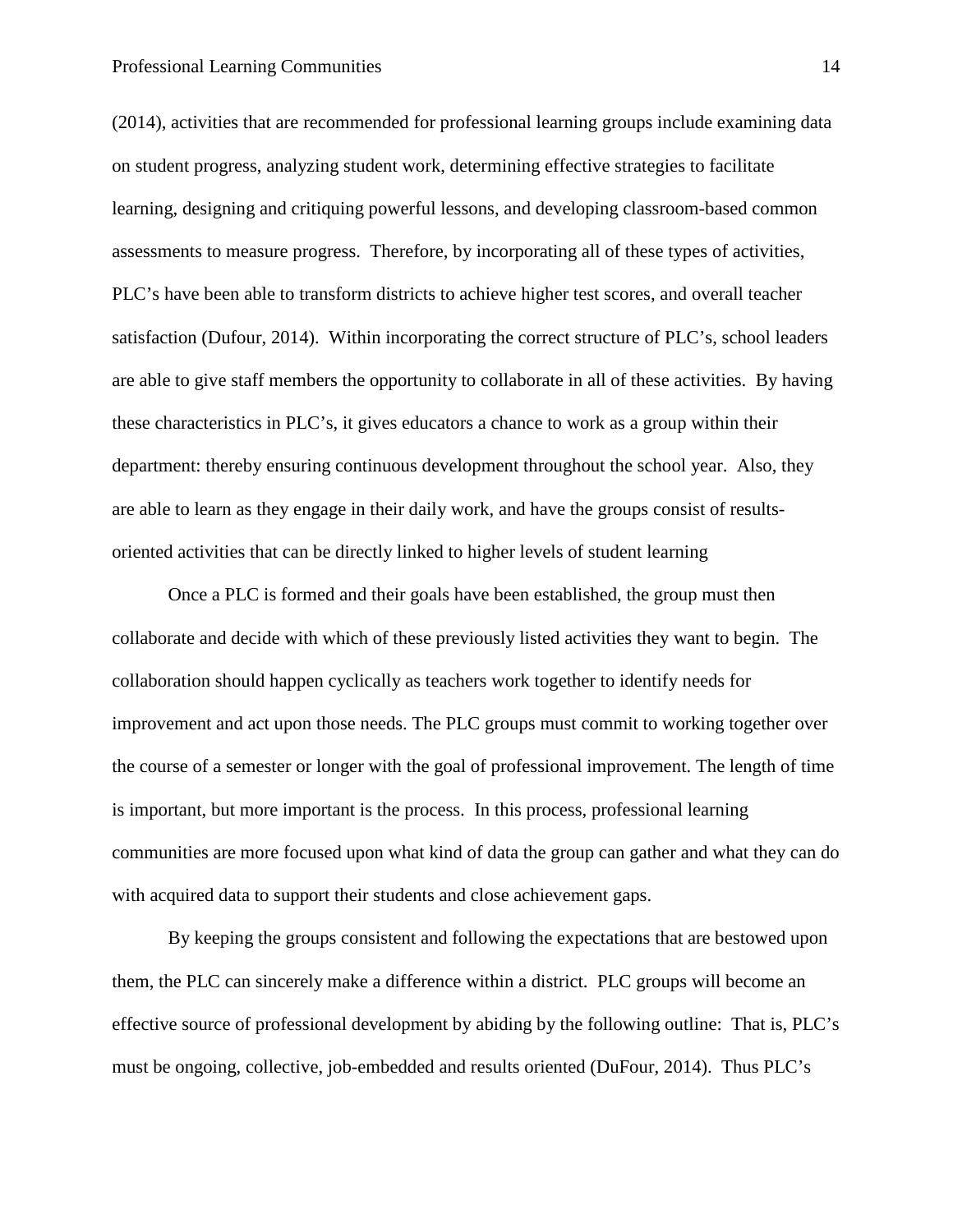prove to be a more sustainable and hands- on experience for educators as opposed to the standard professional development methods that were utilized in the past.

With the start of PLC's, staff members begin their year by choosing certain goals they want to achieve for themselves and their students. By using the goals that they have established, educators can meet regularly to improve their lessons and assess their progress using another important source: formative assessment data (Stewart, 2014). As stated previously, data can be seen as a crucial part in the PLC process, and is a central focus of the group. One of the systems of measurement in PLC's is that teachers should look critically at student work and data to identify specific gaps in student learning (Stewart, 2014). Therefore, the data can be gathered every few weeks or at each grading period. Formative data enables the team to gauge levels of success and to adjust their instructional efforts accordingly. By reviewing the data they have collected teams have the opportunity to capture and celebrate short-term results, which are essential to success in any group (Hoaglund, Birkenfeld & Box, 2005). Thus, by reviewing data and keeping track of their formative assessment throughout the year in their PLC's, it give educators a chance to really see their data laid out for them on timelines so they can identify what does not work for their students. Professional learning communities provide opportunities for reflection and problem solving that allow teachers to construct knowledge based on what they know about students learning and evidence of their progress (Farley-Ripple & Buttram, 2014). Therefore, by having this type of data to use as a resource, educators can focus more on how to achieve student's progress by evaluating different areas.

Lastly, by incorporating PLCs into ones professional development repertoire, educators are getting the opportunity to learn and work alongside their colleagues to form the best education environment they can for their students (Hoaglund, Birkenfeld  $\&$  Box, 2005).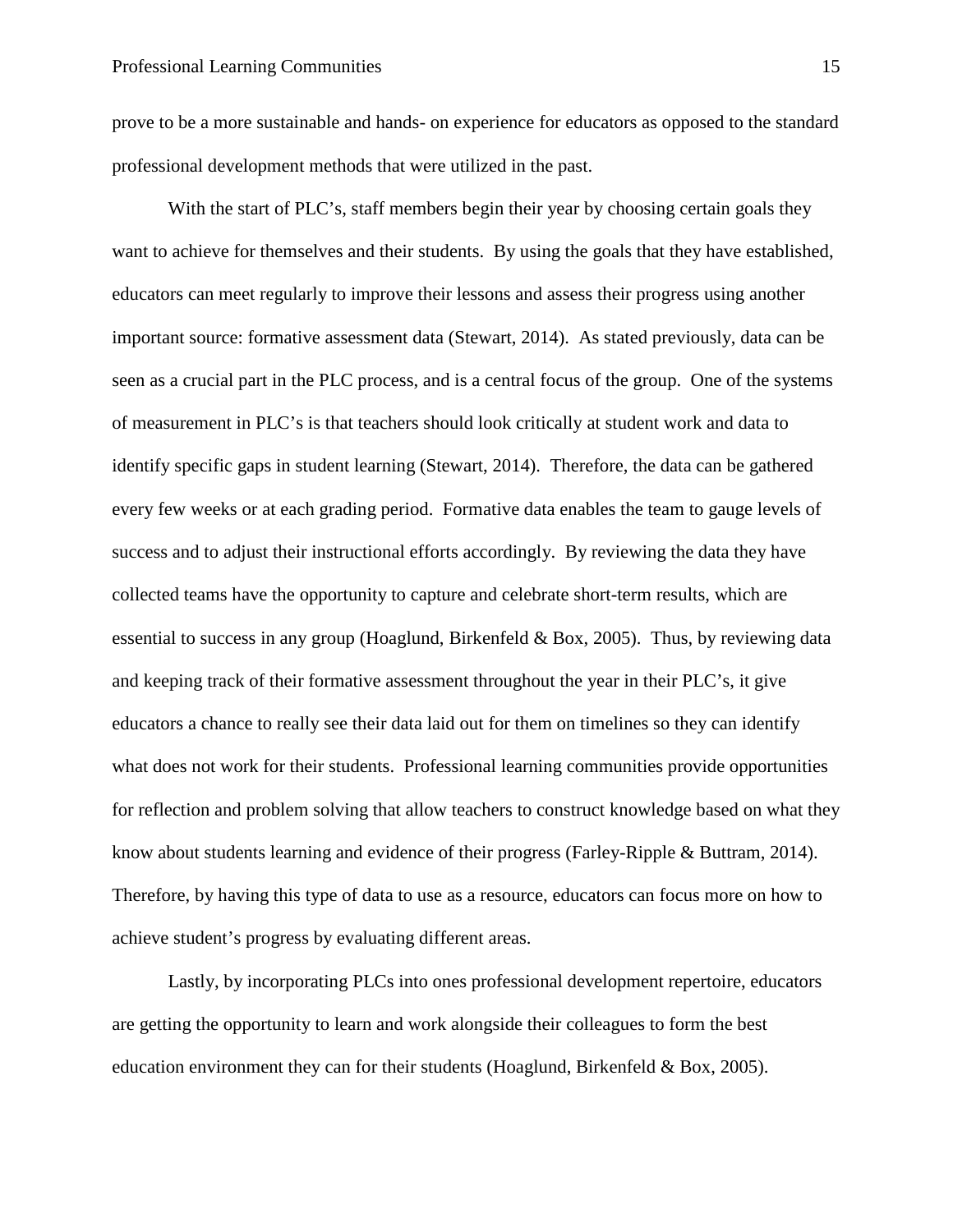Furthermore educators are able to collaborate numerous teaching techniques and interventions. The ideas of relations and professional collaboration in the workplace have burgeoned into the development of PLCs in school districts as an alternative to the basic staff development approach (Williams, 2013). Therefore, educators who utilize PLC's as more of a more hands on and interactive approach between colleagues, will witness a copious amount of success for themselves and their students.

#### **The School Counselor's Role**

With all of the data and research regarding the use of PLC's and educators, one may wonder where the role of the school counselor fits in with the growth of professional development and the implementation of PLC's. According the American School Counseling Association, the role of the professional school counselor is to address all students' academic, career and personal/social development needs by designing, implementing, evaluating and enhancing a comprehensive school-counseling program that promotes and enhances student success (2014). Therefore, one can see how implementing this type of role into standard teacher based professional development would be difficult and ineffective for the counselor. Previous traditional professional development activities were often directed at teachers and administrators, and school counselors were rarely the primary audience (Howell et al., 2007). With that being said, much of the professional development that was provided to school counselors was taught by those out of their subject area and included little to no relevance of their profession. This type of traditional development was not giving counselors the opportunities to grow within their field, or to collaborate with one another to find a ways to enhance student achievement. There was a need for a change with traditional professional development, and the role of the school counselor needed to be recognized and valued in this process.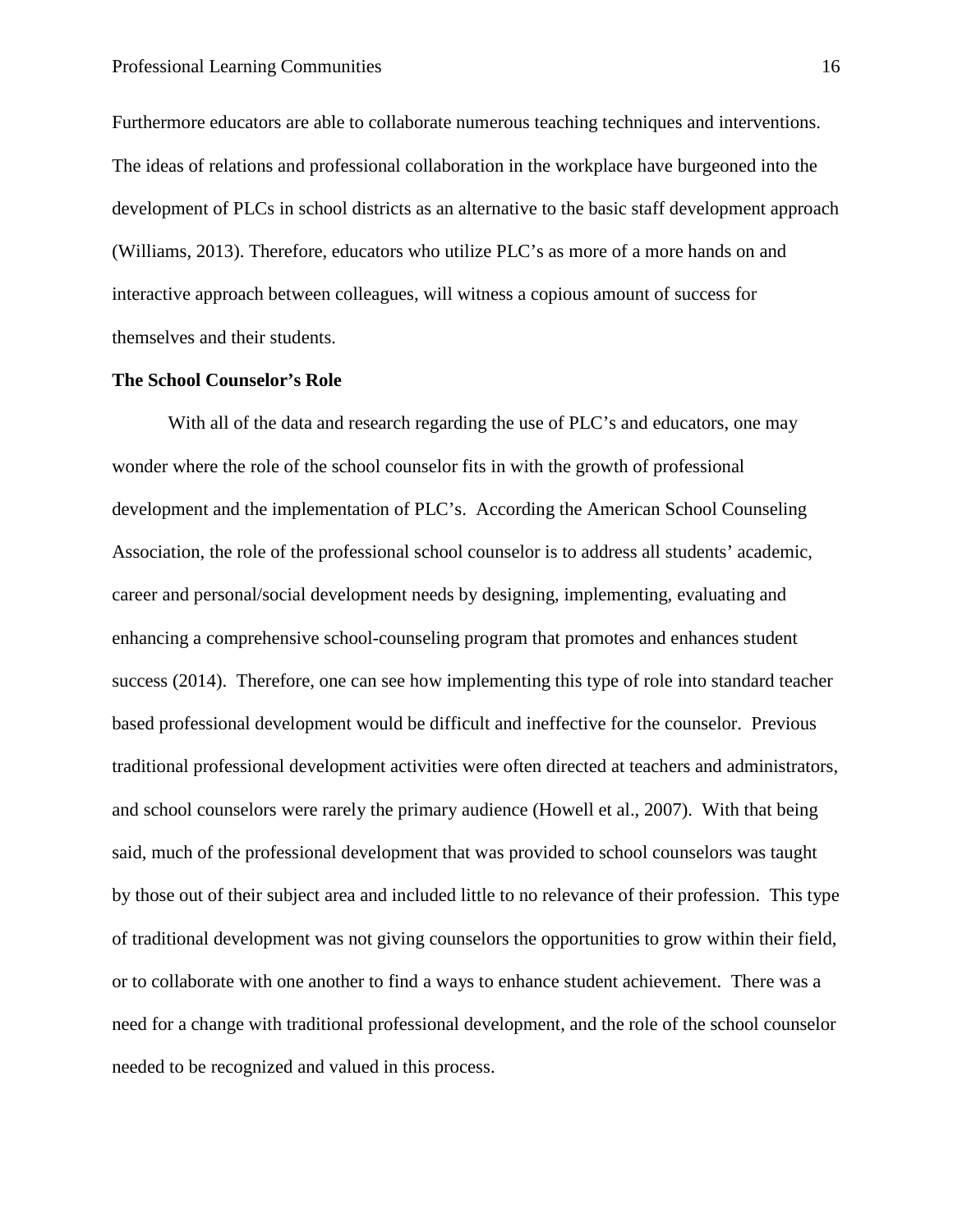Research has recognized school counselors' need for professional development to renew or attain skills needed to serve student populations with severe emotional difficulties (Sears, 1993). Also, Sears noted increasing levels of emotional and personal problems in student populations, which places a greater demand on counselors to be skilled in the most current preventive techniques and remedial services for students with such issues and few external support systems (1993). Therefore, one can see the need for counselors to constantly be improving their skills because the amount of different services a counselor provides for students is immeasurable. From helping students emotionally to academically, it is clear to see the different needs a counselor would have when it came to their professional development practices.

With having such a difference in educational needs between educators and counselors, one can see how the implementation of PLC's have been able to change the way professional development occurs among school counselors. By giving counselors the opportunity to work together and to collaborate in their PLC's, counselors are given the opportunity to focus in on their own goals and create results-driven assessments to understand the needs of their students. According to Sink (2008), the school counselor's PLC's plan must in some measure be resultsdriven; ensuring that all students' needs are met and all community perspectives are acknowledged. Therefore by incorporating a type of needs assessment of their students, or possibly even measuring their graduation rate, counselors are able to achieve results for student success with the incorporation of PLC's. In conclusion, school counselors are in a strong position to assess their school-based services with the use of PLC's (Sink, 2008). By offering data to support the use of PLC's to promote educational success, the role of the professional counselor can change the way of student achievement both in and outside of the classroom.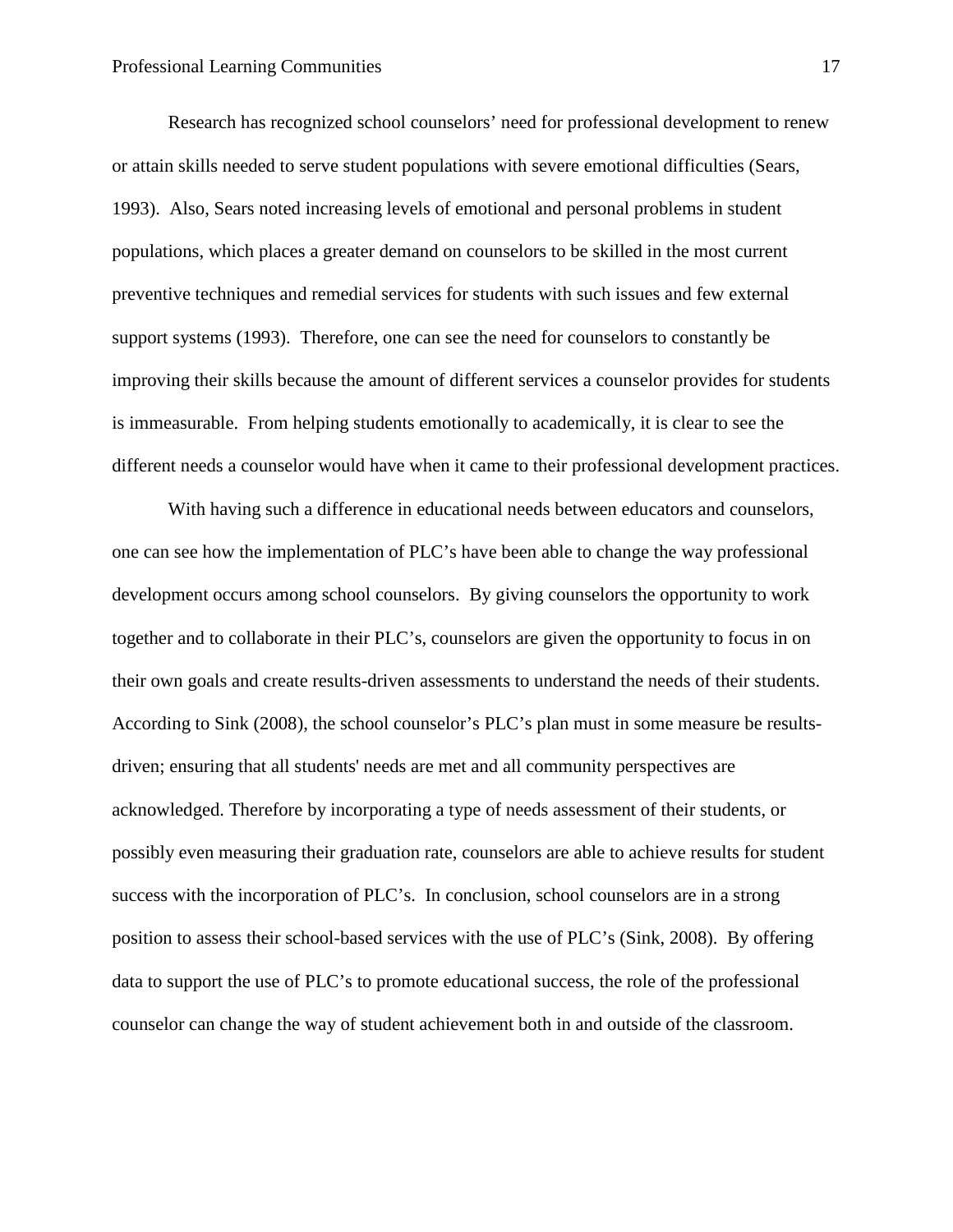#### **Success Story**

With all of the information regarding the implementation of PLC's, it is important to determine whether or not the PLC's as a metho for professional development can be seen as successful. In an journal article *Harnessing the Powers of PLCs* written by Richard Dufour (2014), he highlights two major high schools in the United States that have been implementing PLC's for the past decade, and shares information regarding their students and educator success. One of the high schools that Dufour highlights is Adlai E. Stevenson High School in Lincolnshire, Illinois. This high school has taken PLC's and utilized them in the areas of increasing their students ACT scores, and the amount of students who take and pass their AP exams. Stevenson High school focuses on the goals of reducing the failure rate, increasing the percentage of students experiencing success in the most rigorous course offerings, and improves student achievement on the ACT exam. With the implementation of PLC's in this education environment, the school has been able to achieve these academic goals and have even been able to collaborate together throughout their PLC's to form cooperative education measures to improve their students learning. Their current PLC strands include developing and using common formative assessments, standards-based grading, instructional technology, and social and emotional learning (Dufour, 2014). Therefore, without the implementation of PLC's at Stevenson, many of these strands of leverage for student achievement may not have been brought forward or overlooked.

With this success story one can see how much of a positive effect PLC's can have on a school district. Stevenson High is just one school out of many in the United States who are swiftly moving forward with their educational practices because of the productivity that is generated from PLC's. One can see that by the dedication and implementation of this new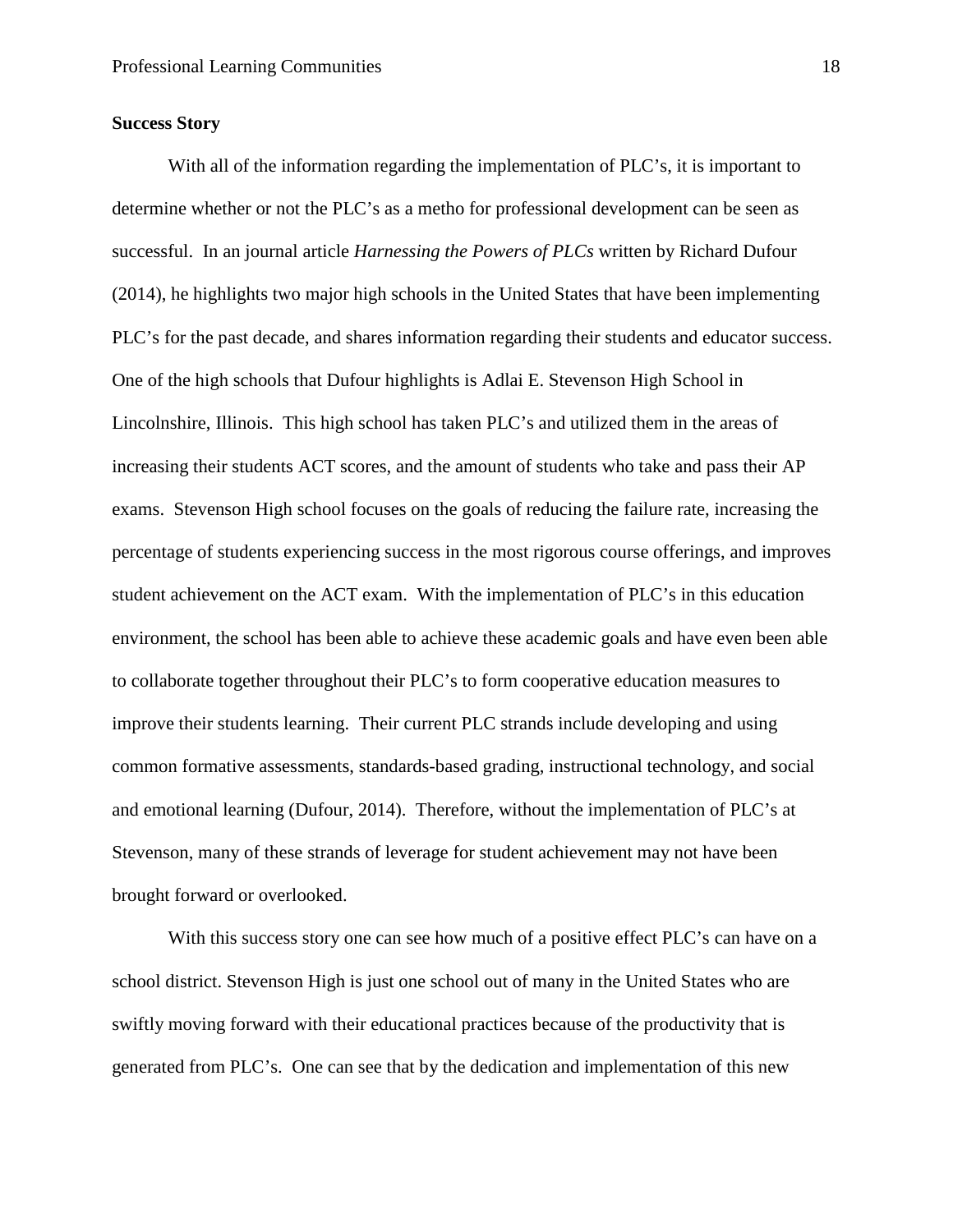practice, they have truly thrived with their student's achievement and are changing the way of education.

#### **Conclusion**

Professional development is something that will most certainly always be a part of education. It is the educators' job to constantly be improving their teaching techniques and practices. Even though the standards and practices of professional development may change over the course of time, its importance and overall meaning to student growth and development will not. Professional development has grown over the course of time as once being something standard and traditional, to now being an extended and hands on approach. These changes in professional development will continue to benefit our educators and students. When opportunities such as collaboration and evaluation in professional development are opened up, educators will be able to create a strong foundation of student achievement.

By having professional development available for our teachers, we are giving them the tools to expand their teaching methods and the education to provide a more suitable and effective learning environment for our students. Therefore, professional development has been able to give educators the chance to become more specific with being able to have their professional development focused within their learning areas of education. With these expansions, professional development has grown to be able to accommodate to each staff members different needs with the creation of PLC's. All staff members have the opportunity to better themselves in their specific instructional areas, and work together to better students' academic needs using the Professional Learning Community model.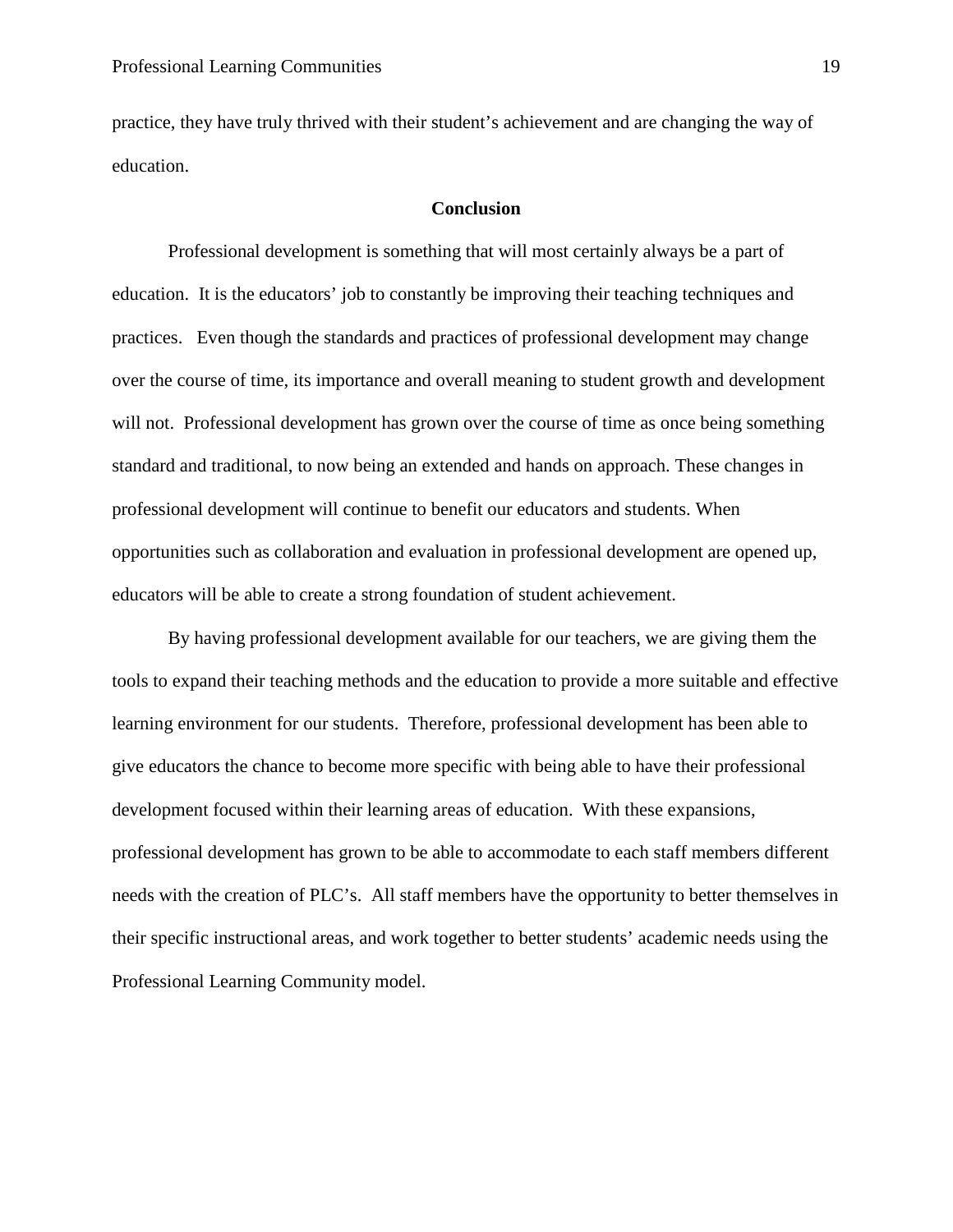#### References

- Barlow, A. T., Frick, T. M., Barker, H. L., & Phelps, A. J. (2014). Modeling instruction: the impact of professional development on instructional practices. *Science Educator*,*23*(1), 14- 26.
- Bayer, A. (2014). The components of effective professional development activities in terms of teachers perspectives. *International Online Journal of Education Sciences*,*6*(2), 319-327.

Bolam, R., McMahon, A., Stoll, L., Thomas, S., & Wallace, M. (2005). *Creating and Sustaining Effective Professional Learning Communities*. (Research Brief No. RB637) Retrieved from UK Department of Education: http://webarchive.nationalarchives.gov.uk/20130401151715/http://www.education.gov.u

DuFour, R. (2014). Harnessing the power of PLC's. *Educational Leadership*, *7*(7), 0-35.

k/publications/eOrderingDownload/RB637.pdf.

- Farley-Ripple, E. N., & Buttram, J. L. (2014). Developing collaborative data use through professional learning communities: early lessons from Delaware. *Studies in Educational Evaluation*, *42*, 41-53.
- Francis-Poscente, K., & Jacobsen, M. (2013). Synchronous online collaborative professional development for elementary mathematics teachers. *The International Review of Research in Open and Distance Learning*, *14*(3), 319-343.
- Harper, L., & Ross, J. (2011). An application of Knowles' theories of adult education to an undergraduate interdisciplinary studies degree program. *The Journaling of Continuing Education*, *159*, 161-166.
- Hoaglund, A. E., Birkenfeld, K., & Box, J. (2005). Professional learning communities: creating a foundation for collaboration skills in pre-service teachers. *Education*,*134*(4), 521-528.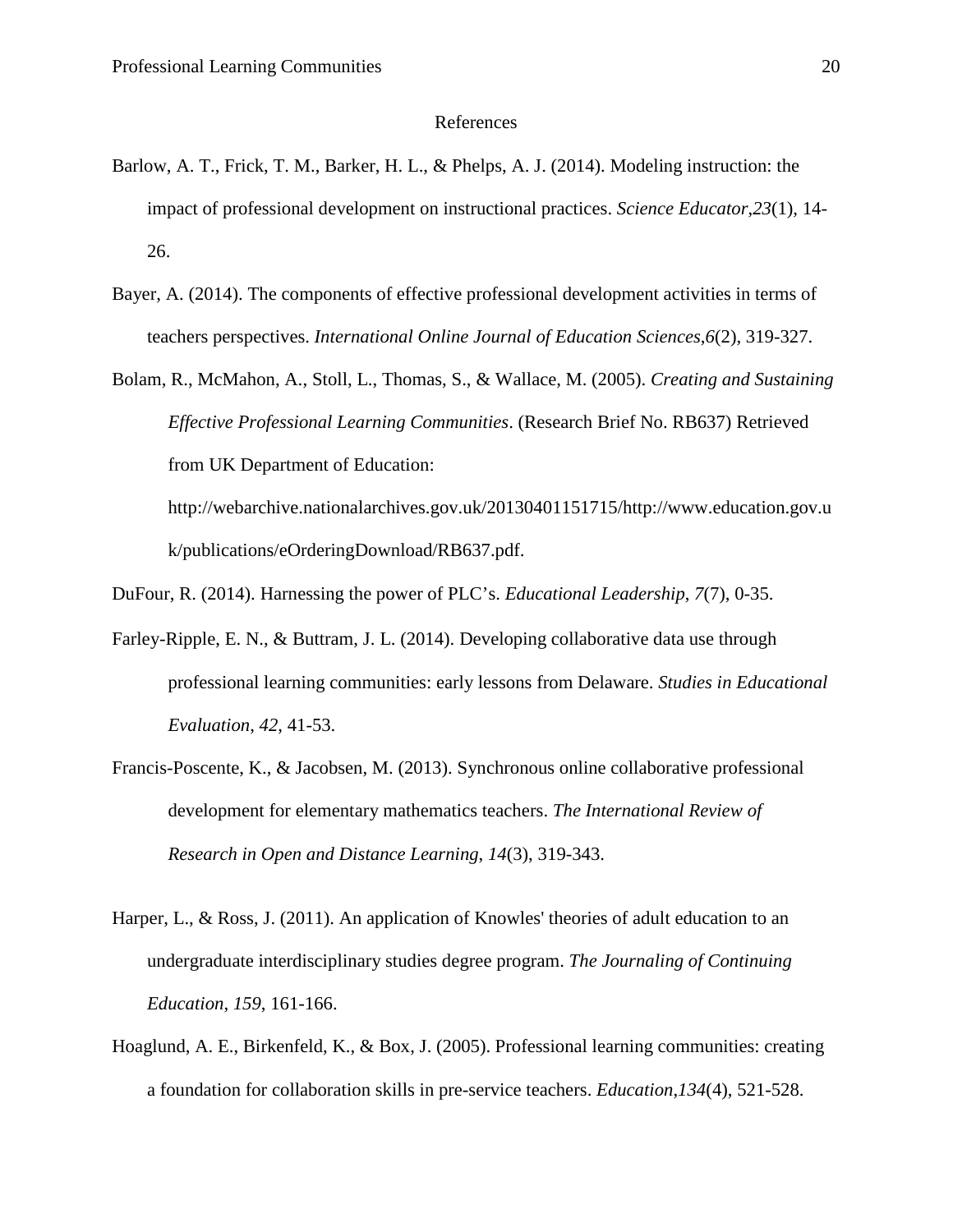- Howell, S. L., Bitner, K. S., Jonnell, H. N., Eggett, D. L., Bauman, G. J., Sawyer, O., & Bryant, R. (2007). Professional development and school counselors: a study of Utah school counselor and practices. *Journal of School Counseling*, *5*(2), 1-42.
- Hughes-Hassell, S., Brasfield, A., & Dupree, D. (2012). Making the most of professional learning communities. *Personal Learning Networks*, *41*(2), 30-37.
- Kapustka, K. M., & Damore, S. J. (n.d.). Process of change in professional development schools as viewed through the lens of concerns-based adoption model. *School-University Partnerships*, *3*(2), 116-132.
- Linder, R. A., Post, G., & Calabrese, K. (2012). Professional learning communities: Practices for successful implementation. *The Delta Kappa Gamma Bulletin*, 13-22.
- McGrath, V. (2009). Reviewing the evidence of how adult students learn: and examination of Knowles' model of andragogy. *The Irish Journal of Adult and Community Education*, 99- 110.

NEA - Professional Development. (2014). Retrieved from http://www.nea.org/home/30998.htm

Role of the School Counselor | American School Counselor Association (ASCA). (n.d.).

Retrieved from<https://www.schoolcounselor.org/administrators/role-of-the-school-counselor>

Sears, S.J. (1993). The changing scope of practice of the secondary school counselor. *School Counselor,* 40(5), 384-88